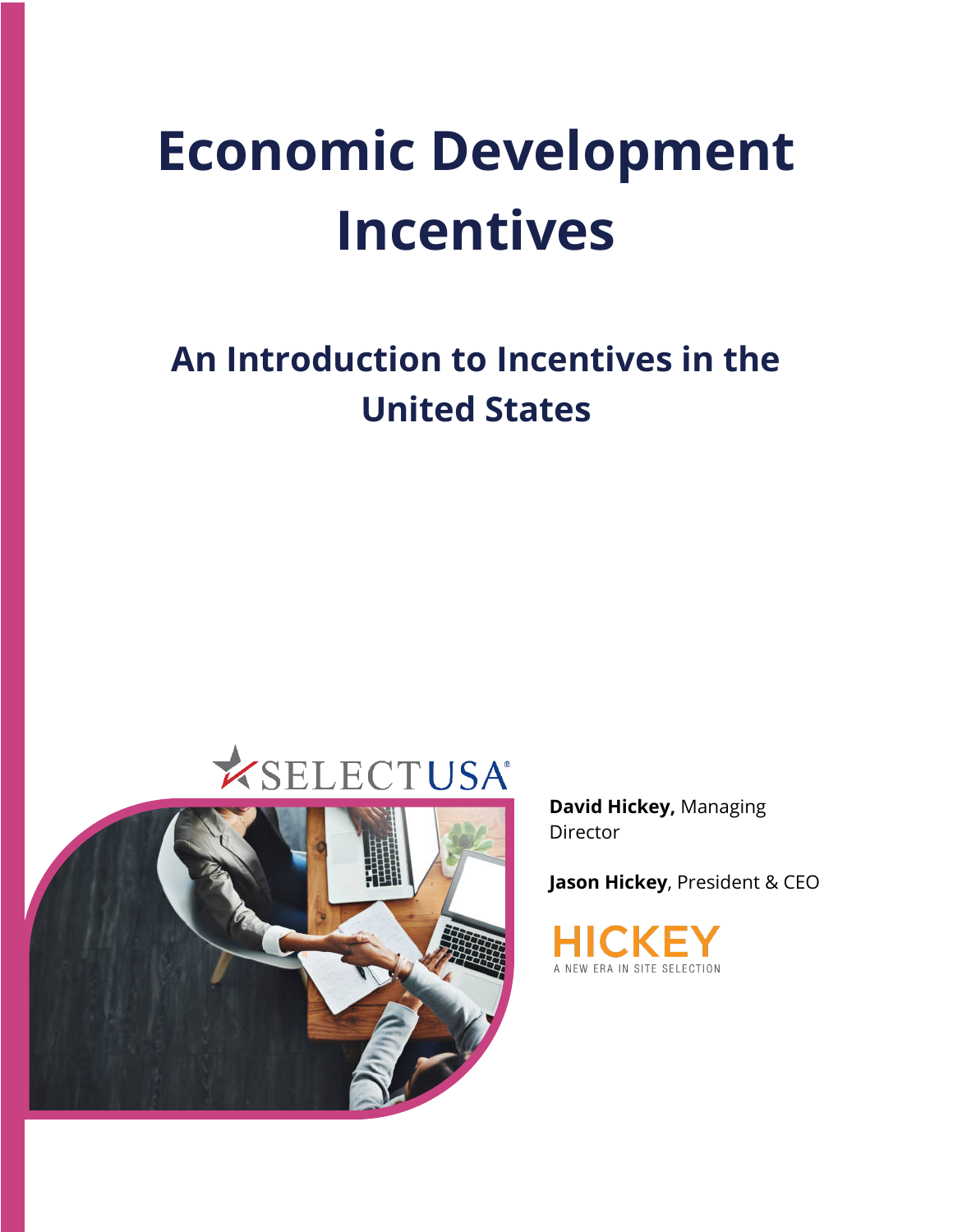s businesses consider investing in the United States, there are many factors to<br>assess when evaluating where to locate facilities and operations. Economic<br>development incentives (also commonly referred to as business incen assess when evaluating where to locate facilities and operations. Economic development incentives (also commonly referred to as business incentives) may be one of those factors because such incentives have the potential to provide financial support to minimize upfront costs and speed up the timeline to profitability. However, economic development incentives are typically tied to specific projects, and incentives are not necessarily offered for all projects.

If offered, incentives can vary widely by type and amount, the terms and restrictions on incentive packages, and the level of government administering the program, among others. These programs can help a foreign-owned company establish operations in the dynamic U.S. economy and facilitate key partnerships, but navigating the process can be challenging. Economic development incentives are typically the result of an ongoing conversation with a particular location, and companies interested in exploring options for

incentives packages will likely get the most useful information after narrowing potential location options to a short list.

When companies first enter the United States, they should manage their expectations for incentives, as the value varies based on the scope and size of a project, the location, and other mitigating factors. As businesses evaluate their investment projects, it is important to assess



incentive opportunities accordingly. Although incentives can be of significant value, it is critical to remember that incentives themselves should not lead the location decision process but remain a necessary part of the overall criteria utilized when making a final site selection decision.

"Economic development incentives" is a term that describes an array of financial tools and technical resources available to government agencies, economic development organizations, and utilities, along with other similar entities. These incentives can be utilized to support the recruitment and retention of businesses in U.S. communities in exchange for the job creation and financial investment that those businesses will bring. These incentives may come in different forms to deliver assistance for businesses, including credits, rebates, and exemptions for certain tax liabilities; direct grants in the form of cash and forgivable loans; financing and aid for infrastructure and site development; loan support; and funding for job training initiatives and programs such as green technologies and sustainable practices.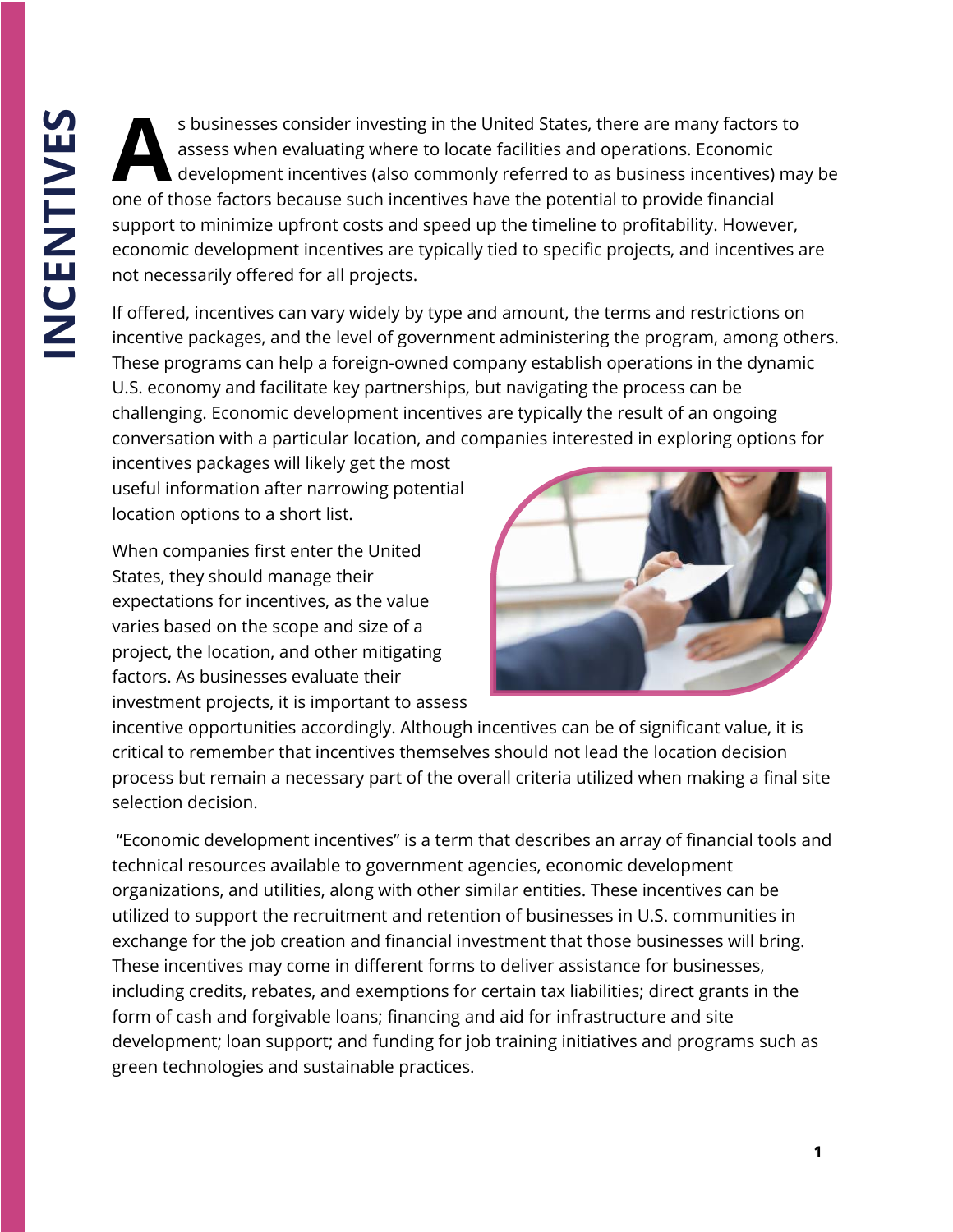To effectively evaluate and secure economic development incentives, businesses must conduct proper research and due diligence to identify and understand the true value of relevant incentives (and the requirements of the associated commitments going forward). Just as the value, structure, and nature of economic development incentives vary across the country, so too do the rules and regulations which guide them. Having a strategic approach and action plan is vital to ensure the best outcome for the business in both the near and long term.

When evaluating these opportunities, it is also important to review whether the investment is in an urban or rural community. As economic developers develop their tools and resources for businesses, the approach, commitments, and value opportunity changes.

The following chapter will guide businesses through the economic development incentives process and discuss many of the related best practices that companies deploy in the United States to secure and optimize such incentives.

#### **The Partners**

Economic development incentives in the United States are typically delivered through the creation of public-private partnerships that create bilateral or multilateral legal relationships between the recipient business and other prospective stakeholders. While the U.S. federal government offers some business incentives, incentives are most prominently managed by state-level government agencies, local-level jurisdictions, and the providers of utility services (together referred to as economic development organizations, or EDOs). EDOs seek to attract and retain businesses within their jurisdictions. Typically, but not always, EDOs will collaborate to create a comprehensive incentives package to deliver a solution best fit for the prospective company.

#### **State Governments**

State governments are a common partner for business incentives, as state legislators frequently adapt existing programs to implement policies and programs that support economic development within their borders. State incentives programs are typically in the form of tax incentives, discretionary cash grants, and financing assistance.

#### **Local Governments**

Counties and municipalities have varying authority and discretion across the United States when it comes to incentives. Because these jurisdictions are the ones most directly impacted by job creation and capital investment, the incentives offered at the county and municipality level typically leverage the ability to offer consumption tax exemptions, property tax abatements, tax increment financing, and job training funding.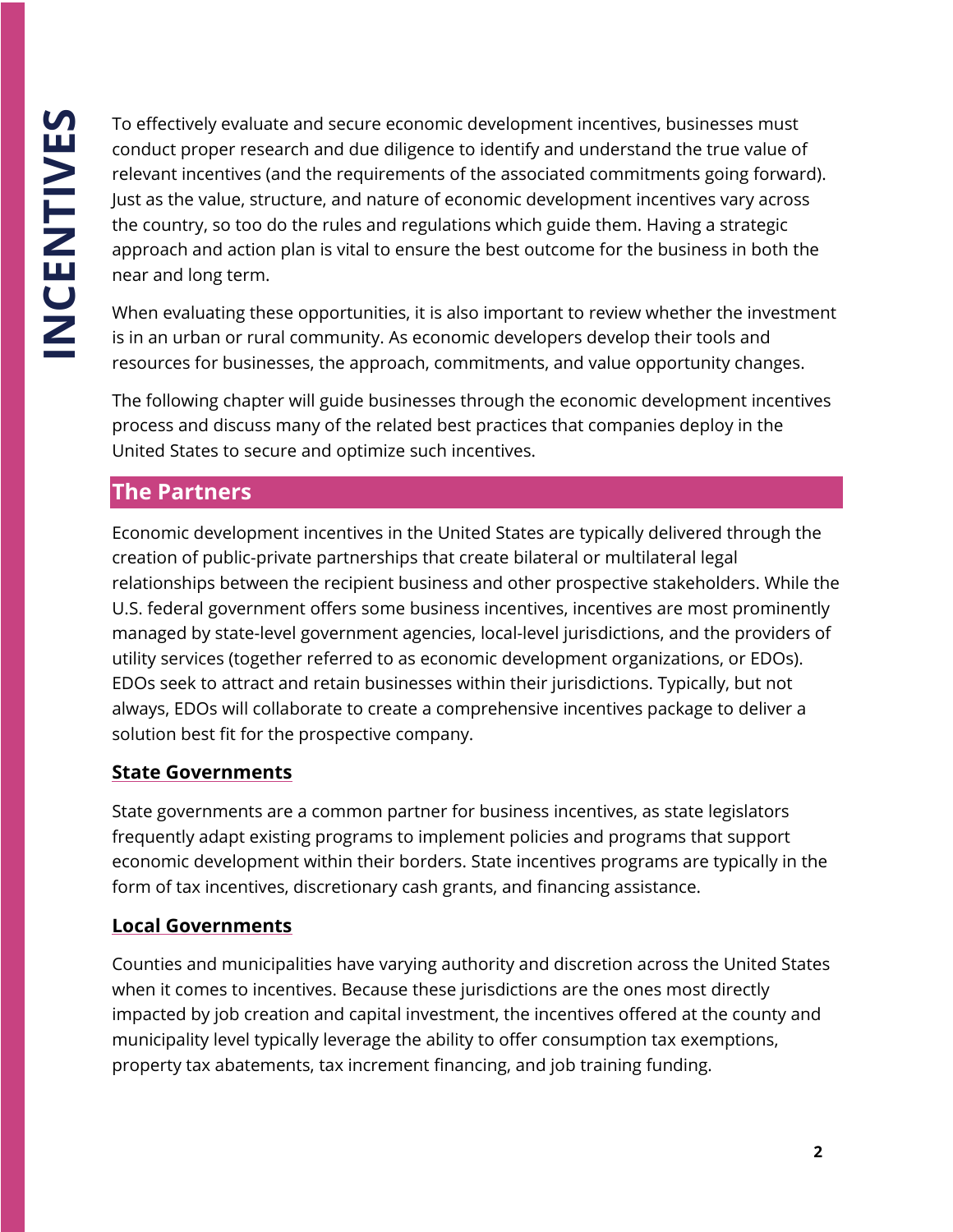# **Utility Providers**

As a key resource for economic development in their area of jurisdiction, utility providers are increasingly deploying incentives to support growth and retention, particularly for industrial, logistics, and data center projects. These programs, as discussed later in the chapter, are likely delivered through direct infrastructure assistance, rebates on energy efficiency, renewable energy, and sustainability investments, as well as reduced power rates for certain users.

# **Federal Government**

The federal government can provide support for businesses through funding and financing support, which is typically delivered in conjunction with incentives offered by a state, county, or local jurisdiction. These programs range from financing for small businesses, grants for infrastructure and economic development purposes, and workforce training and targeted employment programs, among others.

# **Types of Economic Development Incentives**

It can be overwhelming for a business to consider all potential opportunities for economic development incentives in the United States. Although not intended to be an exhaustive directory of every incentive option, this section provides a summary of the most common types of incentives that may be available for businesses. As companies work with the respective EDOs, the organizations will propose a tailored incentives package based on discussion and negotiation with the company tied to the specific nature of the proposed project. These proposals are developed and designed by EDOs to optimize an incentives solution for the business. The ultimate mission for incentives is to deliver the right support for a company to have the confidence and business case to make an investment.

#### **Corporate Income Tax Incentives**

Each state and local government approaches corporate income taxes in its own way (for more information on taxes in the United States, see [SelectUSA Investor Guide,](https://www.selectusa.gov/investor-guide) Chapter 4: Taxes), and accordingly, many states and communities may also provide credits, rebates, and refunds of the effective taxes that a company may owe. These types of corporate income tax incentives are often tied to a commitment by the company to create a certain number of jobs and/or make a significant capital investment.

When assessing a corporate income tax incentive, critical factors to evaluate include the tax liabilities created by the project and the company's operation in that particular taxing jurisdiction, the time period of the incentive, whether the tax credit can be carried forward, and whether the incentive is refundable. On the latter, when a tax credit is considered refundable, the company will be able to capture the value of the incentive regardless of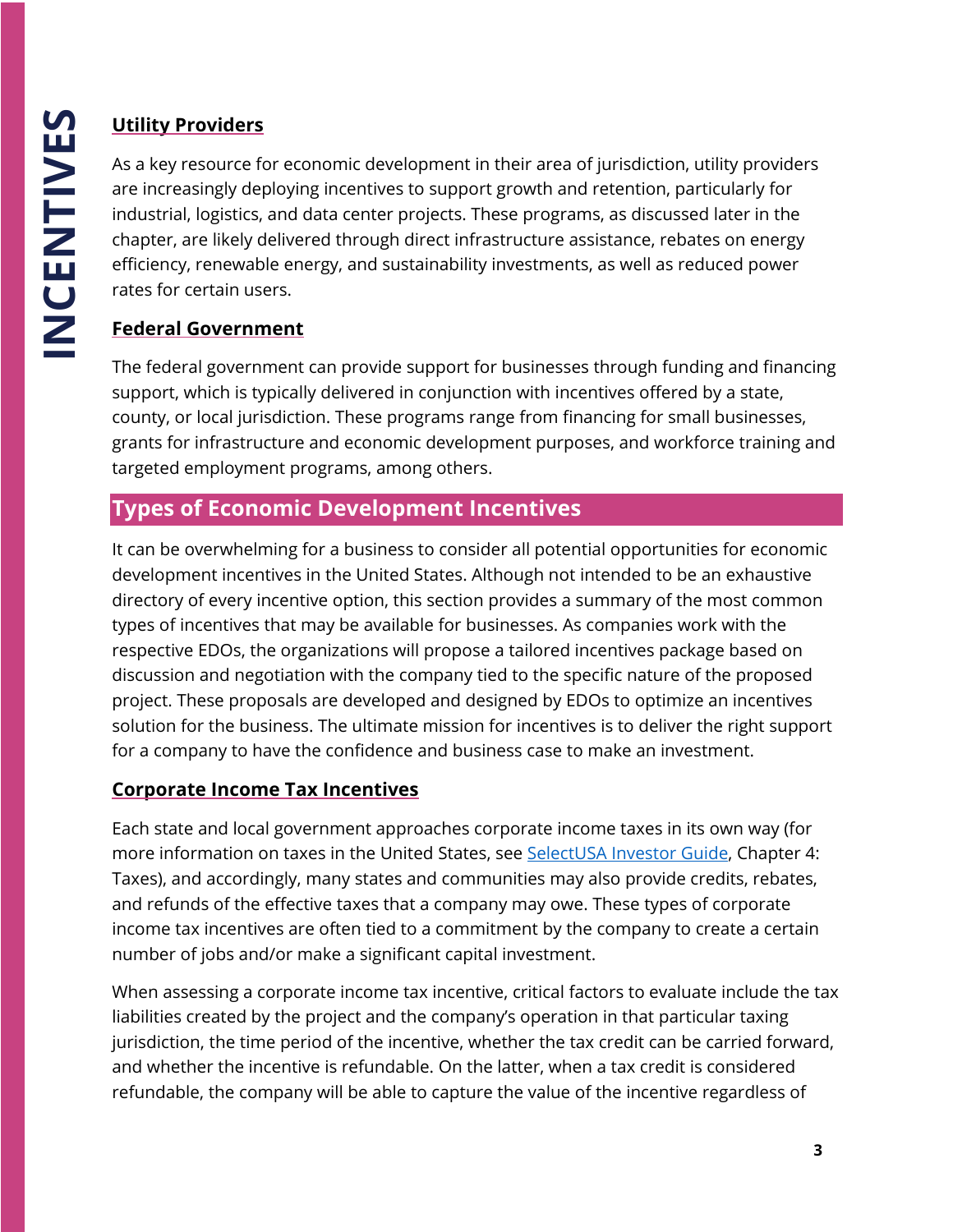whether the company has an actual tax liability. For example, if the tax credit is worth \$100, and the business only has \$50 in tax liability, the remaining \$50 will be provided in another form, which is typically in cash. If the program is non-refundable, in contrast, the business would need to have \$100 of effective tax liabilities in order to capture the full incentive value.

#### **Consumption Tax Incentives**

Throughout the United States, government entities often levy varying consumption taxes, commonly referred to as a sales and use tax. Depending on the state and local community, these taxes can differ significantly – not only on the tax rate, but also with respect to the types of goods and services that are taxed.

To recruit businesses and drive investment, economic developers may leverage exemptions of these taxes through incentives. It is therefore vital for businesses to understand the specifics of their investments, particularly equipment, to effectively evaluate the opportunity. Some states may also provide exemptions for certain expenditures, such as industrial machinery. Businesses should understand which goods and services are taxable in the respective jurisdiction, the timing of the investments, depreciation schedules, and filing requirements, among other considerations in order to effectively evaluate the true value of these types of incentives.

#### **Workforce Tax Incentives**

Many state and local governments levy taxes on employment, primarily through payroll taxes. In those jurisdictions, EDOs may be able to offer incentives that would reduce and/or eliminate this tax burden on businesses. These programs can also be delivered as a postperformance incentive, whereby the respective tax jurisdiction provides a refund of the payroll taxes paid by the business as long as the company has met agreed-upon project commitments.

#### **Grants**

Businesses may be awarded grants for economic development projects in many jurisdictions. Grants come in many different forms and from a variety of entities, including the federal government, state agencies, local communities, and other regional economic development stakeholders.

Historically, grants would often come at the outset of a project to drive the investment forward. Today, these programs have transitioned to the post-performance model to reduce the upfront cost to the taxpayer. A post-performance grant also poses less of a risk to the business concerning "clawbacks" (repayment) if the project does not fully develop as committed.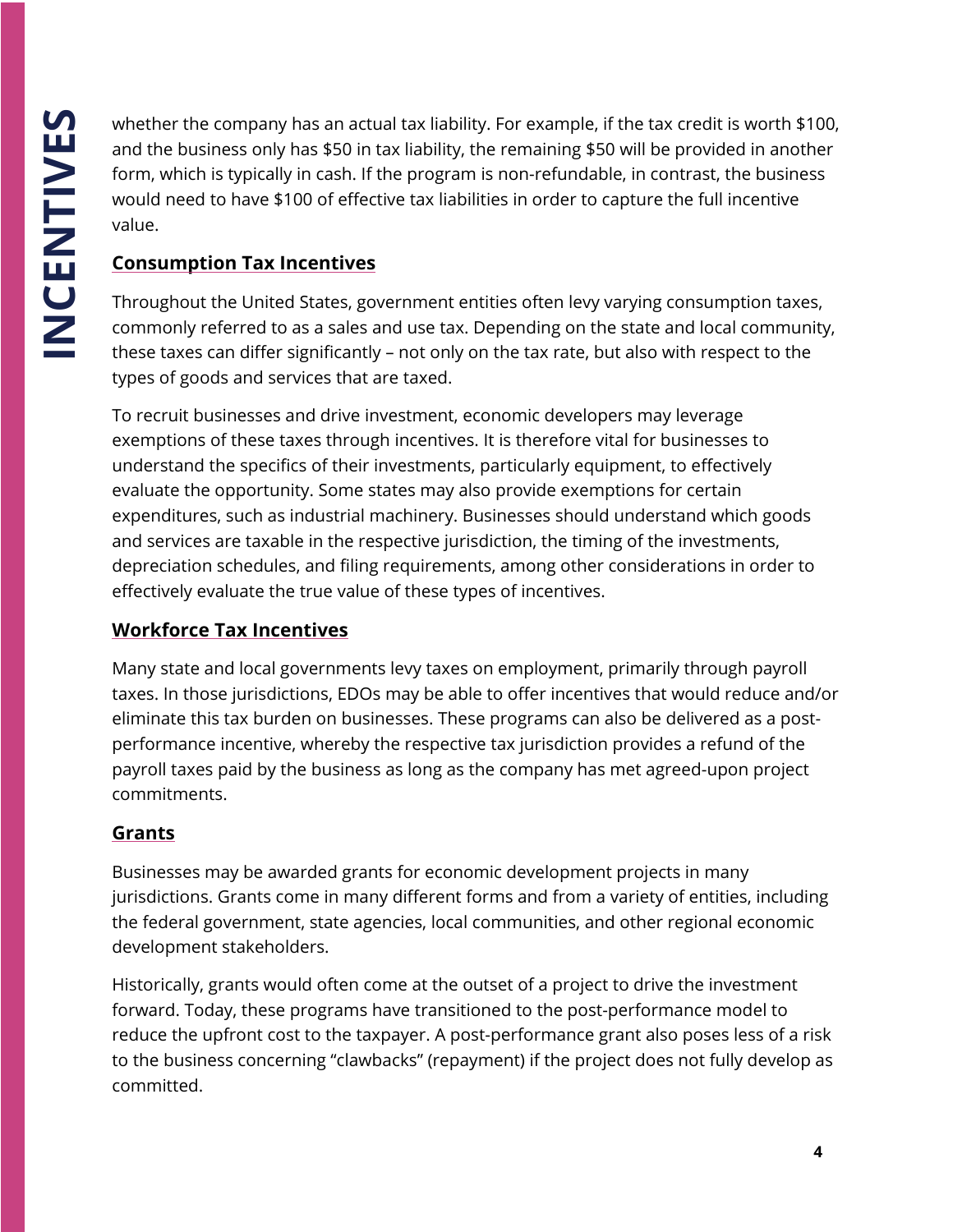# **Infrastructure**

Investing in critical infrastructure is a vital aspect of successful economic development strategy. EDOs often have tools to encourage infrastructure buildout, such as support for site work, water and wastewater, transportation, electricity, and broadband.

To support a project, economic developers may be able to leverage resources and funding from federal and state government sources, such as Community Development Block Grants and the Economic Development Administration (EDA). While these programs often do not provide direct financial support for the business, this indirect funding may be used to support and assure the availability of the vital infrastructure needed for a project, as well as for future development.

#### **Utility and Energy Incentives**

To help drive investment into their respective jurisdictions, many electric, gas, and other utility companies have established their own internal economic development programs. Utilities commonly partner directly with businesses and state- and local-level EDOs to provide assistance for investment projects. The tools and resources used to do so may include electric and gas infrastructure support, such as transmission and extensions,



as well as industry rate riders. Rate riders are incentives which provide a reduced power rate for economic development projects, delivering extensive cost savings over the near and long term.

Many government agencies and utilities also leverage programs to support green and sustainable investments. These programs may include rebates for investments in energy efficiency, such as lighting upgrades, and incentives for the deployment of renewable energy technologies.

#### **Lending and Finance**

Adequate and qualified financing is crucial for businesses investing in the United States, especially during initial market entry. Through federal, state, and local EDOs, businesses may be able to access zero-to-low interest loan financing for certain projects.

The lending support can be leveraged by small and mid-size businesses, as well as by large companies. In this context, it is always critical for businesses to evaluate the opportunity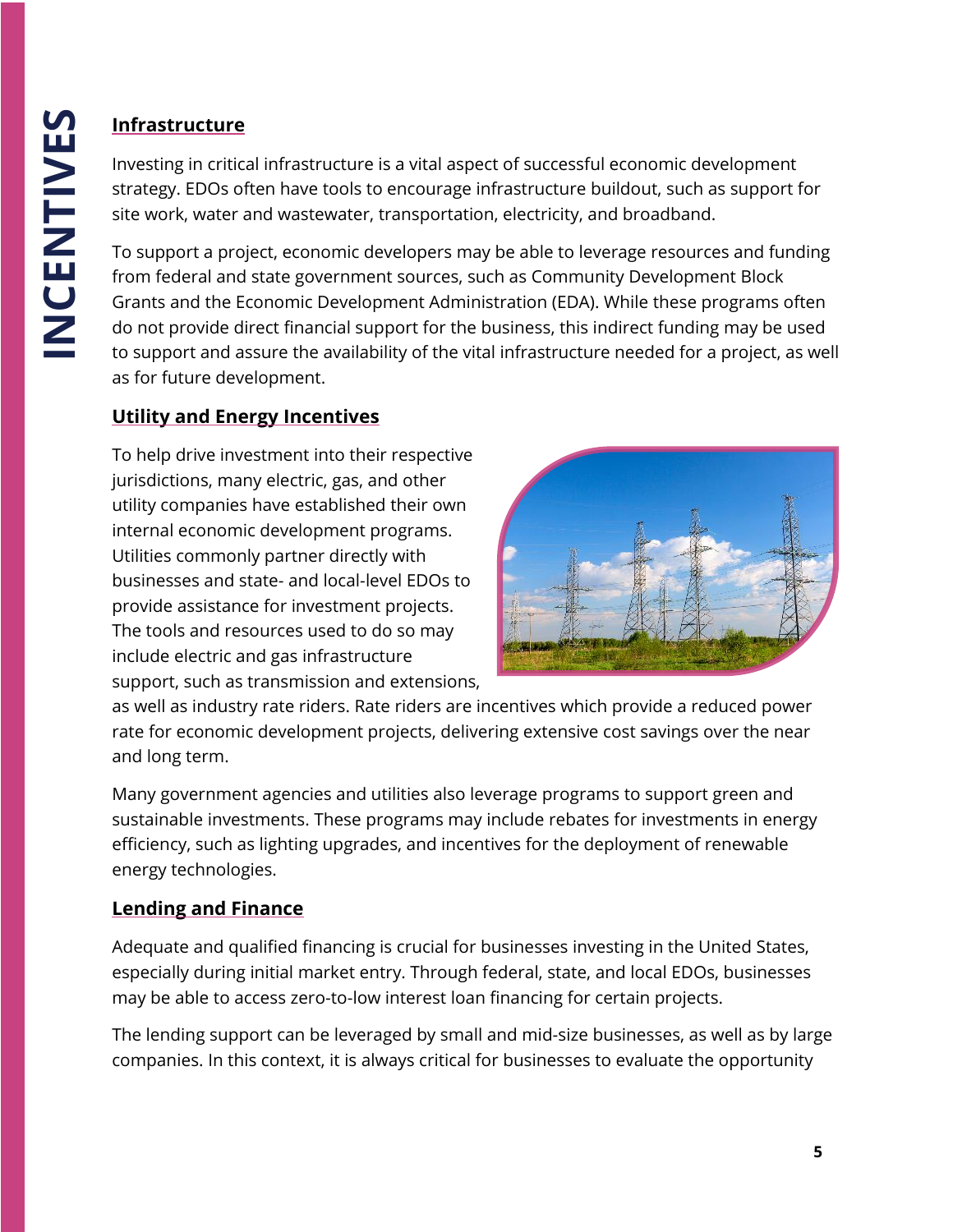for financing support alongside traditional lending options because terms and commitments can vary depending on the location, project scope, and financial need.

#### **Job Training**

Job training incentives are designed to benefit both the community and the investing business. Not only does the business receive vital financial resources and technical support for training its employees, but the community is also able to develop its workforce by introducing and deploying new skills.

These workforce development programs are typically designed to either reimburse businesses for eligible training activities or to channel such training through a local academic institution. Companies will need to develop a training strategy and evaluate how the business can capture support for their specific skill requirements. As with all incentives, tracking the training activities and relevant expenditures is critical to capture reimbursements.

#### **Complex Incentives**

From the federal government to municipalities, there are additional incentive opportunities that can be leveraged by businesses to support development and financing. Referred to as complex incentives, these programs typically require additional due diligence and legal structuring to be effectively utilized.

Examples of these incentives include Opportunity Zones and New Markets Tax Credits, which may be leveraged in certain qualifying federally-designated census tracts that have been targeted for economic development. Investors in these respective zones can capture significant federal tax savings for eligible projects. Businesses can either directly participate in the investment or work with the existing investors in the zone to lower the cost of development and secure critical project financing.

Another complex incentive used for economic development purposes, commonly found at the municipal level, is tax increment financing (TIF). This development tool leverages anticipated future property tax revenues to support the financing of a project. Depending upon the location, these monies can be deployed in a variety of ways for project assistance, including financing, site, and infrastructure support, and even workforce development training.

# **Process to Secure Incentives**

With such a wide range of possible business incentives, a company must take a strategic approach to economic development incentives in order to ensure project success and reduce risk to the business. Part of that strategic approach requires an understanding of the processes by which a business may secure such incentives and how that fits into the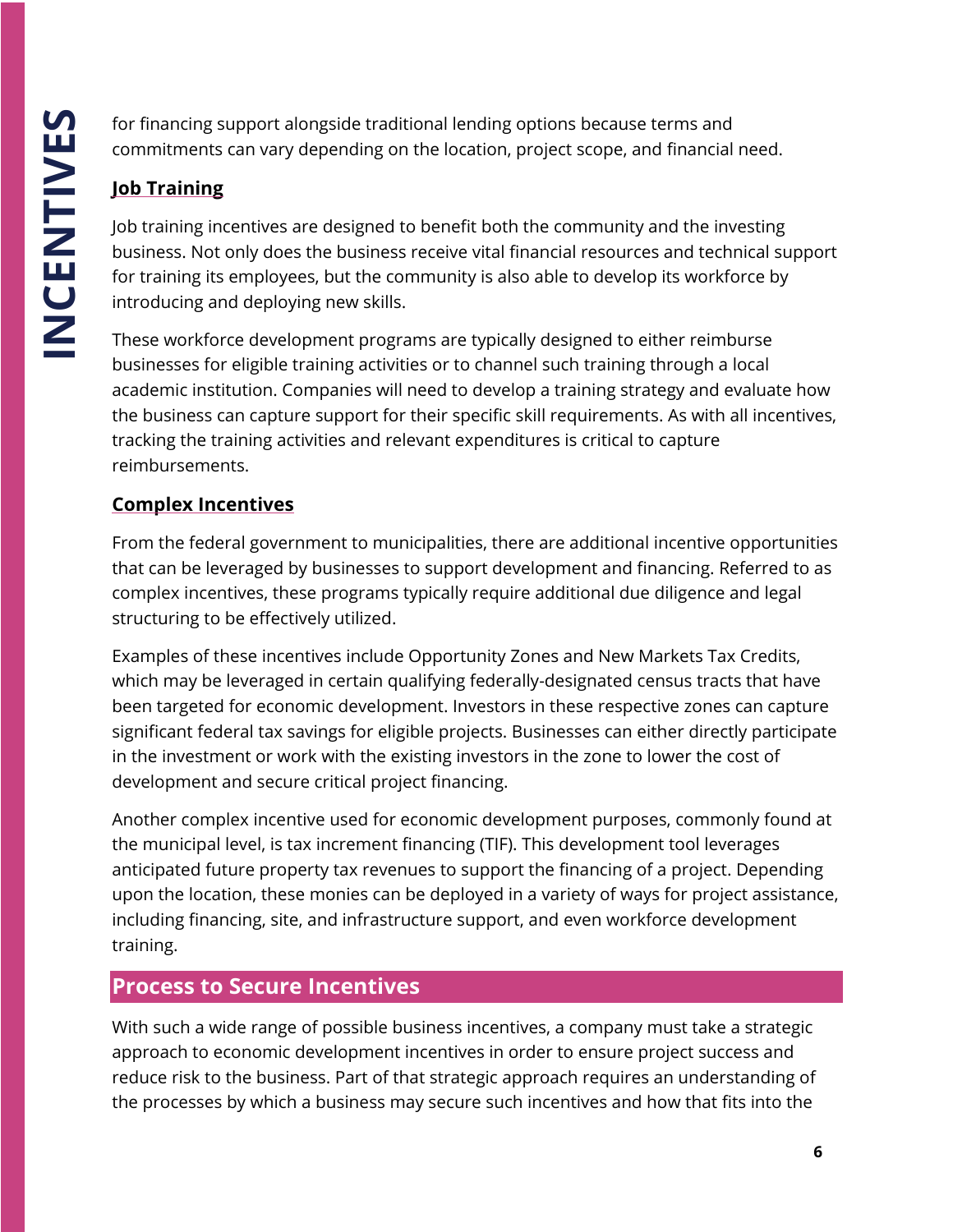overall site selection. Below are the key steps and best practices of the dynamic economic development incentives process.

#### **Research and Model**

The first critical step to pursuing economic development incentives is to define the project scope and the key criteria for the ultimate location decision. Economic development incentives are just one element of site selection. In order to realistically compare potential economic development incentives, companies must evaluate locations based on a wide variety of factors in order to narrow down their potential project destinations to a short list (for additional resources, please refere[nce SelectUSA](https://www.selectusa.gov/investor-guide) Investor Guide, Chapter 10: Site Selection).



The company will also need to conduct research and due diligence on the various incentives opportunities and risks presented in each jurisdiction. While this can commence through desktop research using resources such as databases available on [SelectUSA's](https://www.selectusa.gov/programs-and-incentives)  [website,](https://www.selectusa.gov/programs-and-incentives) a complete evaluation of the programs, rules, timing, and commitments will be required. Working closely with the respective parties, along with qualified service

providers, is vital throughout the process. One best practice is to develop a financial model to assess the true impact of the incentives, particularly as different project scenarios may be under consideration.

#### **Economic Development Engagement**

Once the project scope is defined and the location decision process narrows to a short list of communities, direct engagement with economic development officials is critical. Ensuring confidentiality is vital in this stage. To do so, the first step is to secure nondisclosure agreements with the various stakeholders that will be involved in the conversation, which typically includes state, regional, local, and utility EDOs. Most EDOs will offer to provide these confidentiality agreements, but procedures and coverage vary across the country. In many cases, the company, or a qualified service provider, may instead directly develop the respective confidentiality agreements.

#### **Information and Data Disclosure**

Ensuring confidentiality and protection of proprietary information is critical in the economic development incentives process because there will be certain steps throughout the process that will require the company to disclose information related to its business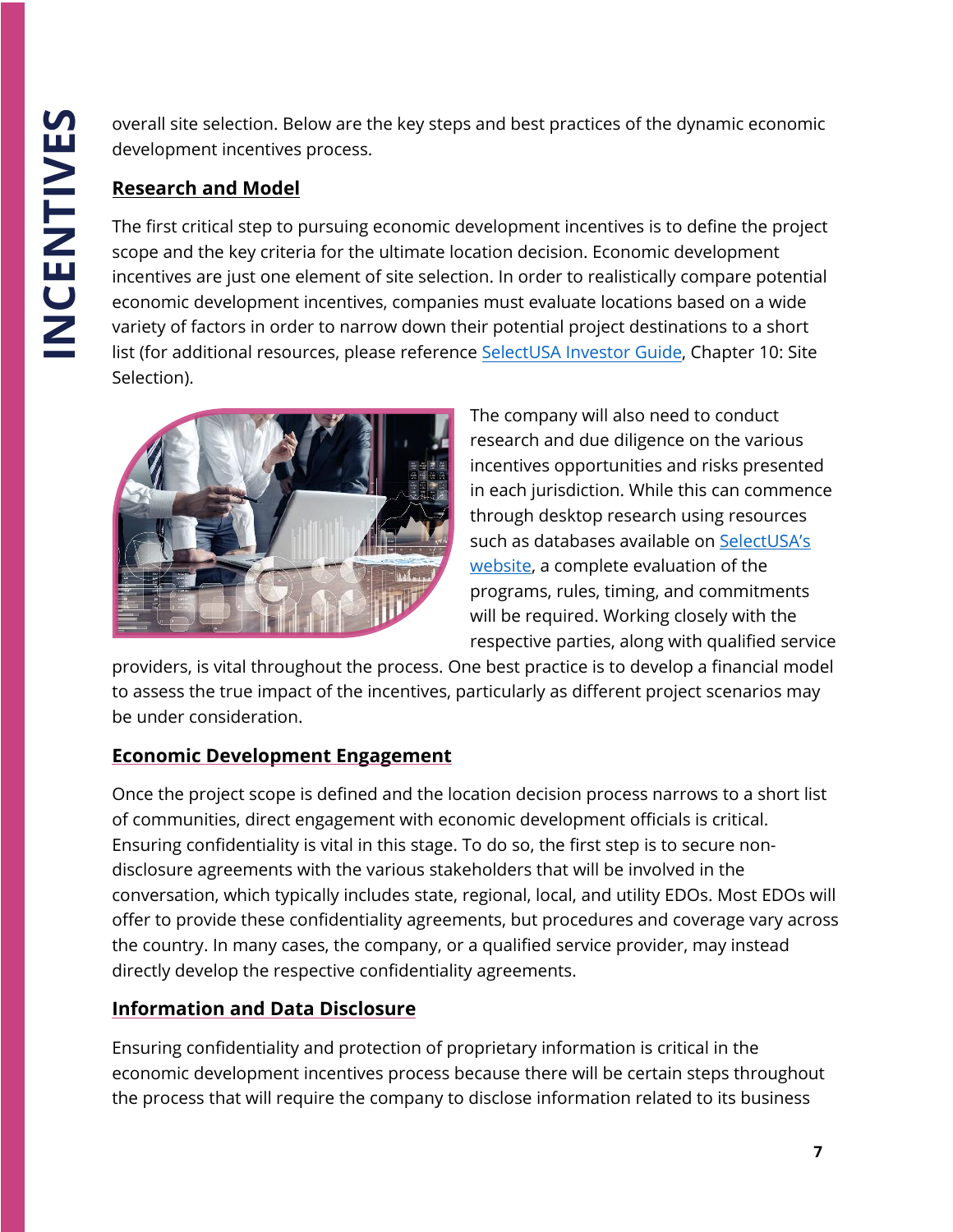and the project itself. This typically includes the number and type of jobs that will be created by the project, anticipated wages and benefits, the amount and nature of capital investments, and anticipated tax generation, among others. When data is requested, companies should be sure to work closely with advisors and economic development partners to understand exactly what might be required.

#### **Negotiation**

Throughout the economic development incentives process, a company will have a series of direct discussions with its EDO partners. Negotiation is a critical element to ensure the programs are best fit for the business and the project, while also meeting the mission of the various economic development stakeholders. Based on the business' requests and available economic development programs, the involved EDOs will generally make a formal offer combining multiple options and programs into an incentives package. Although all such EDOs are constrained by the laws and regulations governing their programs, there may be room for negotiating the value of the incentives to the business and tailoring them to best fit the unique requirements of the business and project over the near and long term.

#### **Legal Documentation**

Once an offer of economic development incentives has been made and accepted, a company will complete the process by formalizing the agreement and the commitments set forth by all parties involved through legal documentation. It is vital to have proper legal representation to assess and complete the associated applications, contracts, and agreements to make certain the business understands the commitments set forth.

# **Project Announcement**

When businesses create jobs and make significant investment commitments, political officials and economic development leaders are excited to tell the world. Coordinating with the various partners will be important to ensure the public announcement of the project is appropriate for the message and mission of the business. Not only can this be a great opportunity to discuss the exciting project, but this is also a valuable chance to begin the talent recruitment process.

# **Incentive Compliance & Aftercare**

Once the project commences, the vital phase of compliance begins. In order to receive the economic development incentives, the business will have a prescribed set of reporting requirements for the various stakeholders to demonstrate and document project performance. In this context, it is absolutely critical to develop a strategy and identify resources to lead this phase because missteps (especially failure to meet technical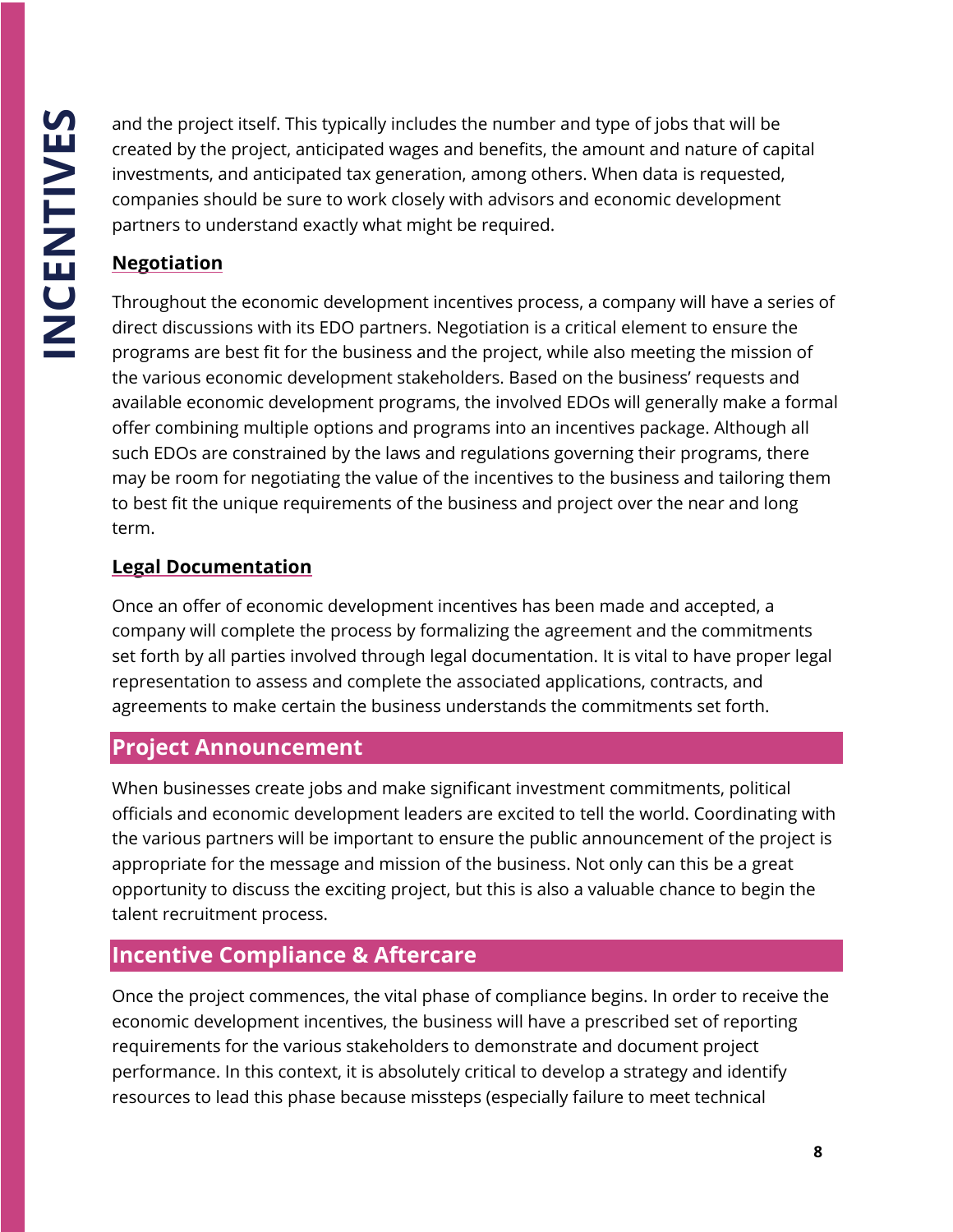performance standards or failure to provide required reports, for example) may compromise the receipt of the incentives, even if commitments and milestones are met by the company.

#### **Important to Know!**

#### **Incentives are a Partnership**

First and foremost, it is important to consider economic development incentives as a partnership between the business and the community. While vital to ensure the business meets their goals through this process, the community will have its own metrics and mission as well. Economic development officials should, therefore, be treated as allies and collaborators, not as adversaries.



#### **Develop an Aftercare Plan**

As previously mentioned, even after incentives have been secured, compliance and aftercare remain critical to assure the monies and benefits are ultimately received by the business. By developing a sound aftercare plan, businesses will find themselves in a strong position as the project commences. If those resources do not exist internally, including legal counsel to assess legal risks associated with non-compliance with incentive agreements, it is important for the company to find and engage a qualified service provider to provide support for this phase.

#### **Coordinate Messaging**

Ahead of any public announcements, it is a best practice to always coordinate messaging with economic development partners. Being on the same page with a strong message about the project can drive more than just a news article, such as buzz for job recruitment and business development.

#### **Incentives Are Just One Factor**

When evaluating where in the United States to locate operations, there is a long list of core factors to assess. Economic development incentives are only one part of the larger decision process, which should also include labor, logistics and supply chain, operating costs, and customer proximity, among others.